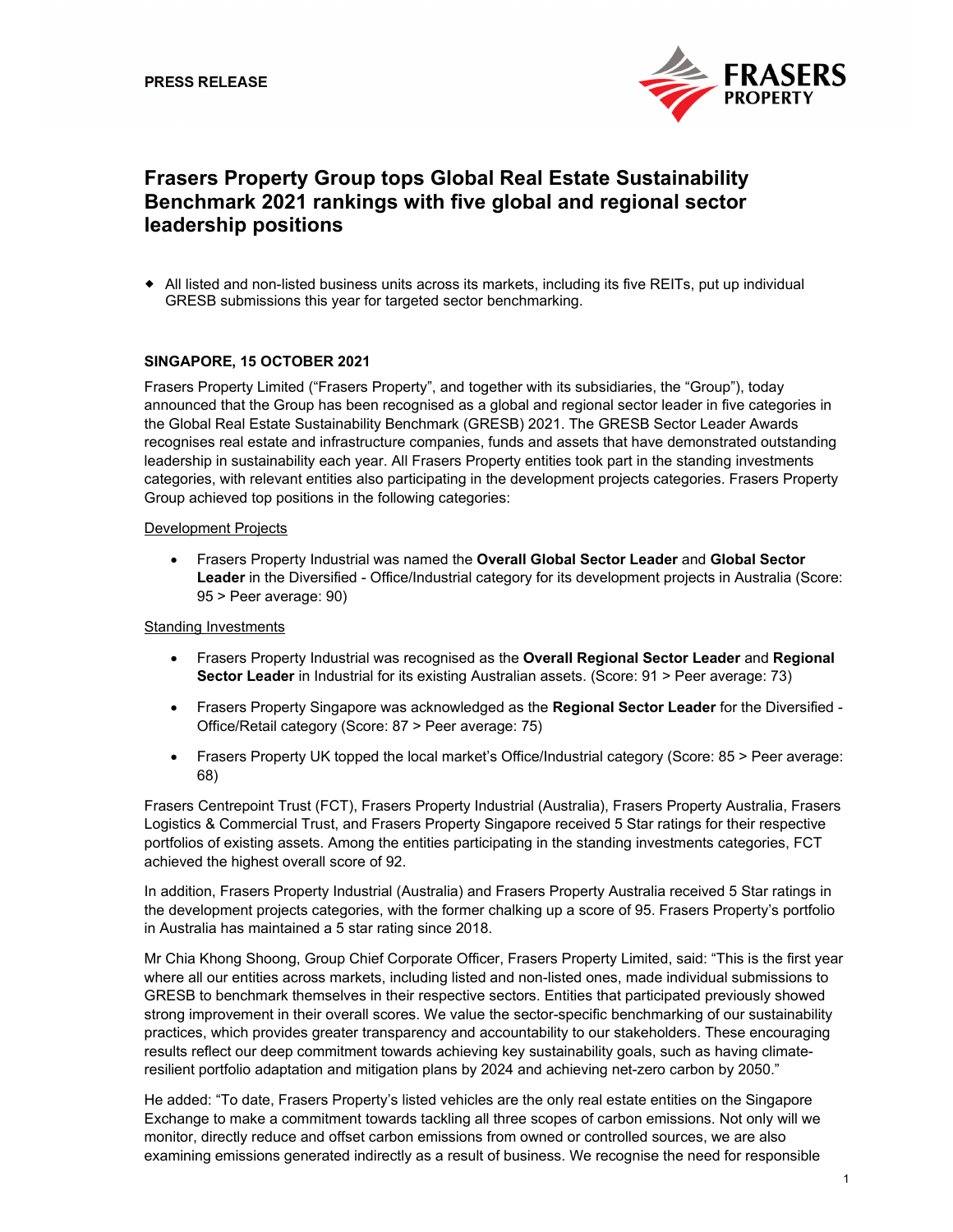

sourcing and are working closely with external parties such as our tenants and vendors to reduce our carbon footprint across the value chain. Creating a positive impact to people, communities and the planet through our properties is ultimately part of Frasers Property's purpose of 'Inspiring experiences, creating places for good'."

Mr Sebastian Roussotte, CEO of GRESB, said: "GRESB Sector Leaders are the organisations that are setting the pace and driving progress toward a net zero future. We are proud to recognise your determination, achievement, and leadership in creating a more sustainable world."

Each year, GRESB assesses and benchmarks the Environmental, Social and Governance (ESG) performance of assets worldwide, providing clarity and insights to financial markets on complex sustainability topics. The GRESB Assessments are guided by what investors and the industry consider to be material issues in the sustainability performance of asset investments and are aligned with international reporting frameworks, goals and emerging regulations.

More information on Frasers Property's Group-wide sustainability goals and initiatives, including its net-zero carbon roadmap, can be found at https://www.frasersproperty.com/who-we-are/sustainability.

#### **END**

#### **About Frasers Property Limited**

Frasers Property Limited ("Frasers Property" and together with its subsidiaries, the "Frasers Property Group" or the "Group"), is a multi-national developer-owner-operator of real estate products and services across the property value chain. Listed on the Main Board of the Singapore Exchange Securities Trading Limited ("SGX-ST") and headquartered in Singapore, the Group has total assets of approximately S\$39.2 billion as at 31 March 2021.

Frasers Property's multi-national businesses operate across five asset classes, namely, residential, retail, commercial & business parks, industrial & logistics as well as hospitality. The Group has businesses in Southeast Asia, Australia, Europe and China, and its well-established hospitality business owns and/or operates serviced apartments and hotels in over 70 cities and 20 countries across Asia, Australia, Europe, the Middle East and Africa.

Frasers Property is also the sponsor of two real estate investment trusts ("REITs") and one stapled trust listed on the SGX-ST. Frasers Centrepoint Trust and Frasers Logistics & Commercial Trust are focused on retail, and industrial & commercial properties, respectively. Frasers Hospitality Trust (comprising Frasers Hospitality Real Estate Investment Trust and Frasers Hospitality Business Trust) is a stapled trust focused on hospitality properties. In addition, the Group has two REITs listed on the Stock Exchange of Thailand. Frasers Property (Thailand) Public Company Limited is the sponsor of Frasers Property Thailand Industrial Freehold & Leasehold REIT, which is focused on industrial & logistics properties in Thailand, and Golden Ventures Leasehold Real Estate Investment Trust, which is focused on commercial properties.

The Group is committed to inspiring experiences and creating places for good for its stakeholders. By acting progressively, producing and consuming responsibly, and focusing on people, Frasers Property aspires to raise sustainability ideals across its value chain, and build a more resilient business. It has committed to be a net-zero carbon corporation by 2050. Building on its heritage as well as leveraging its knowledge and capabilities, the Group aims to create lasting shared value for its people, the businesses and communities it serves. Frasers Property believes in the diversity of its people and are invested in promoting a progressive, collaborative and respectful culture.

For more information on Frasers Property, please visit frasersproperty.com or follow us on LinkedIn.

## **About GRESB**

GRESB is a mission-driven and industry-led organization providing standardized and validated Environmental, Social and Governance (ESG) data to financial markets. Established in 2009, GRESB has become the leading ESG benchmark for real estate and infrastructure investments across the world, used by 140 institutional and financial investors to inform decision-making. For more information, visit GRESB.com.